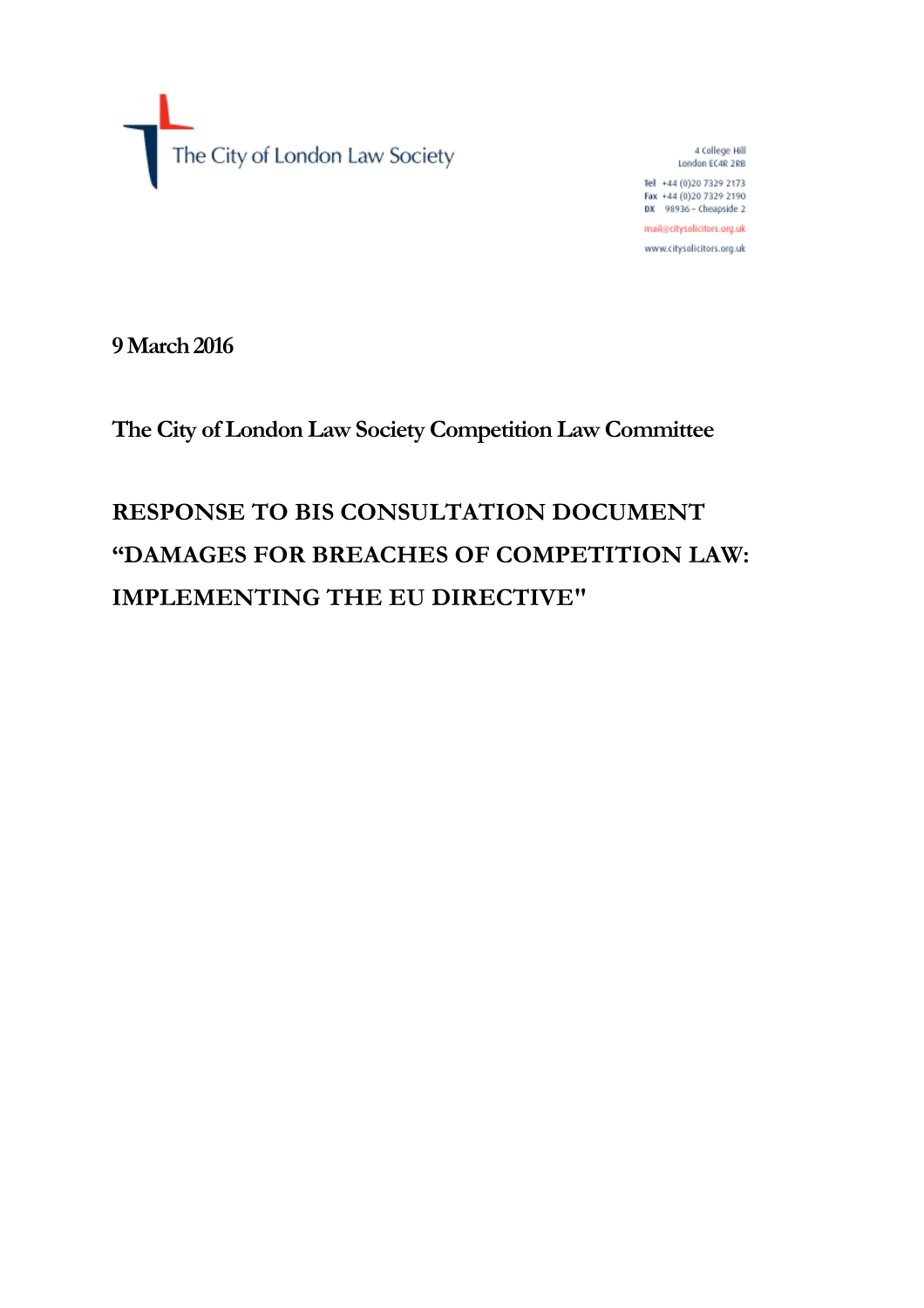## **1. Introduction**

The City of London Law Society ('CLLS') represents approximately 15,000 City lawyers through individual and corporate membership including some of the largest international law firms in the world. These law firms advise a variety of clients from multinational companies and financial institutions to Government departments, often in relation to complex, multi-jurisdictional legal issues.

The CLLS responds to a variety of consultations on issues of importance to its members through its 19 specialist committees. This response has been prepared by a specialist Competition Litigation Working Party comprised of the following members of the Competition Law Committee and nominated experts from member firms of the CLLS:

- Robert Bell, Partner, Bryan Cave LLP (Chairman, CLLS Competition Law Committee);
- Tom Cassels, Partner, Linklaters LLP;
- Tadhg O'Leary, Associate, Allen & Overy LLP;
- Mathew Rea, Partner, Bryan Cave LLP;
- Francesca Richmond, Associate, Baker & McKenzie LLP;
- Matthew Scully, Partner, Clifford Chance LLP;
- Kim Dietzel, Partner, Herbert Smith Freehills LLP;
- Mark Simpson, Partner, Norton Rose Fulbright LLP;
- Howard Cartlidge, Partner, Olswang LLP; and
- Patrick Boylan, Partner, Simmons & Simmons LLP

# **2. The Consultation Questions**

## **Question 1**

## **Do you agree that implementing the Directive as a single regime would be the right approach?**

# **X Yes No Not sure**

A: We agree that it would be appropriate to implement the Damages Directive as a single regime that will apply to both UK and/or EU competition law. The alternative of a two-tier system with different rules would offer few benefits and likely lead to uncertainty and satellite litigation.

# **Question 2**

**Do you agree that the current limitation period of 6 years in England, Wales and Northern Ireland and 5 years in Scotland should remain? If not, what period (it must be at least 5 years) should there be?**

## **X Yes No Not sure**

A: We believe the limitation period should remain.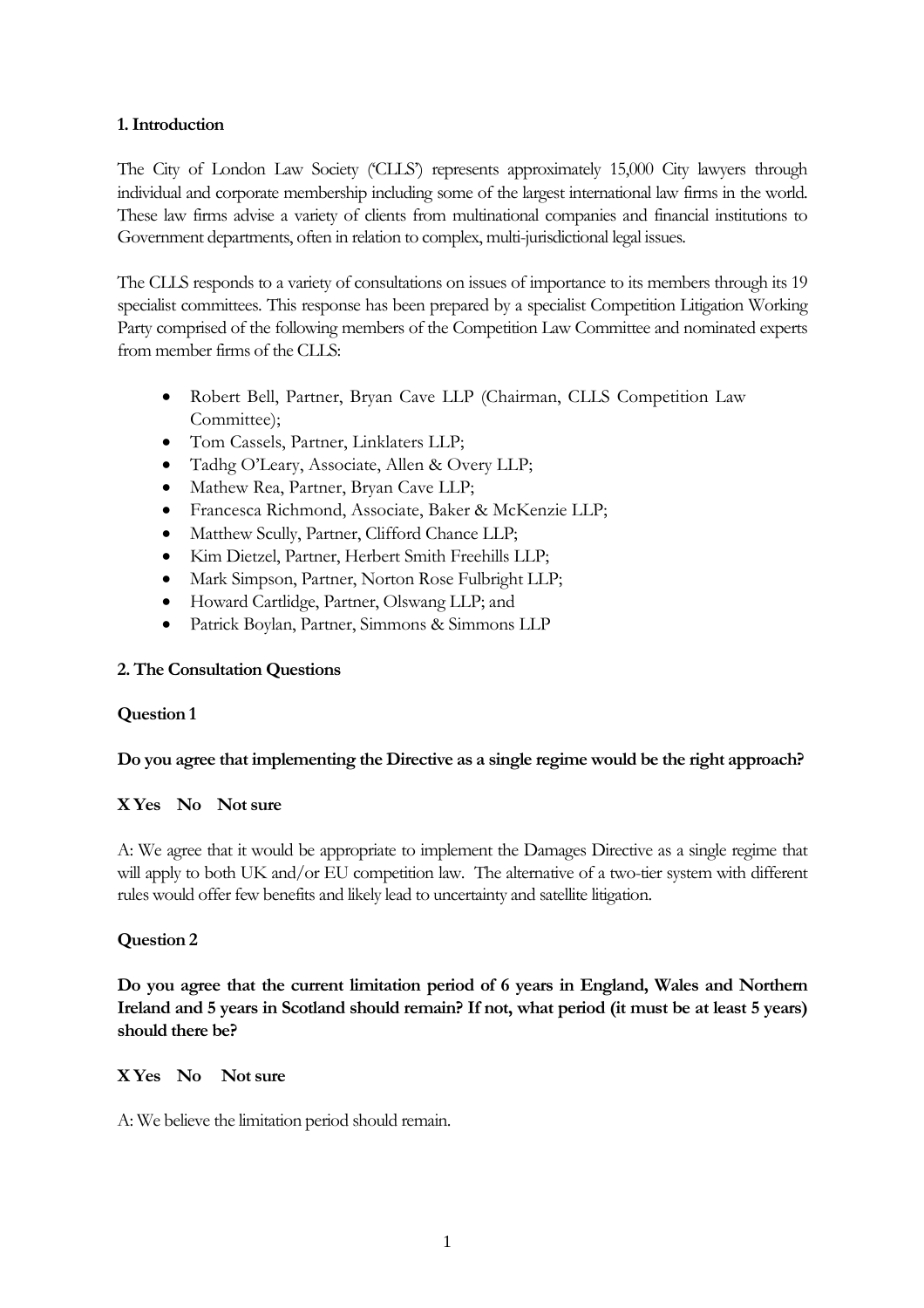## **Question 3**

# **Do you agree that there is a need for a new trigger point for limitation periods in order to implement the Directive fully?**

## **X Yes No Not sure**

A: As an overall point, we note that in relation to limitation periods legal certainty is essential. Claimants need to be sure of the deadline within which they need to bring claims, and defendants need to know when they are no longer at risk of damages actions.

It is therefore crucial that ambiguity is avoided so far as possible. We therefore are firmly of the view that it is inappropriate to adopt a copy-out approach in relation to limitation. There are a number of ambiguities within the relevant provisions which need to be resolved on implementation in order to provide the necessary clarity and avoid costly and time-consuming satellite litigation, along the lines of what has been experienced in relation to the CAT's previous limitation periods (and which the alignment of the limitation periods in the CAT and the High Court by the Consumer Rights Act 2015 was designed to remedy).<sup>1</sup>

With that in mind, we agree that legislative change is needed to reflect the provisions of Article 10(2) and Article 10(4) as to the commencement and suspension of limitation periods, as well as Article 18(1) in relation to the suspension of the limitation period for the duration of a relevant consensual dispute resolution process, but that this should not be undertaken via a copy-out approach, and legislative clarity should be provided so far as possible.

In particular:

- Article 10(2) provides that limitation periods shall not begin to run until the infringement has ceased. In relation to standalone claims the alleged infringement may be ongoing (and may remain so until any judgment mandating a change in behaviour, for example in an abuse of dominance case). This gives rise to the prospect that there is no or an indefinite limitation period in such cases. This is not satisfactory and therefore needs to be remedied (for example via the introduction of an absolute limitation period (subject to concealment) as permitted under Recital 36 of the Directive).
- Article  $10(2)(a)$  provides that a claimant must know or can reasonably be expected to know that the relevant behaviour constitutes an infringement of competition law before the limitation period begins to run. In standalone cases a claimant cannot know for certain that an infringement exists prior to judgment; this will in fact be a key contention in dispute. Similarly, Article 10(2)(b) provides that a claimant must know/can reasonably be expected to know that the infringement caused harm to it; in both standalone and follow-on cases this cannot be known for certain prior to judgment and will be a key issue in dispute. Therefore implementation should provide that knowledge in these circumstances requires only that the claimant has sufficient knowledge to be able to sufficiently plead liability and loss such that its claim is not subject to strike-out.

As noted below, in relation to the European Mediation Directive and the European Alternative Dispute Resolution for Consumer Disputes Directive the UK implementing legislation provided greater detail than was contained in the EU Directives so as to make clear when limitation periods would be suspended for the duration of mediation/ADR processes and when they would restart. A similar approach should be adopted here.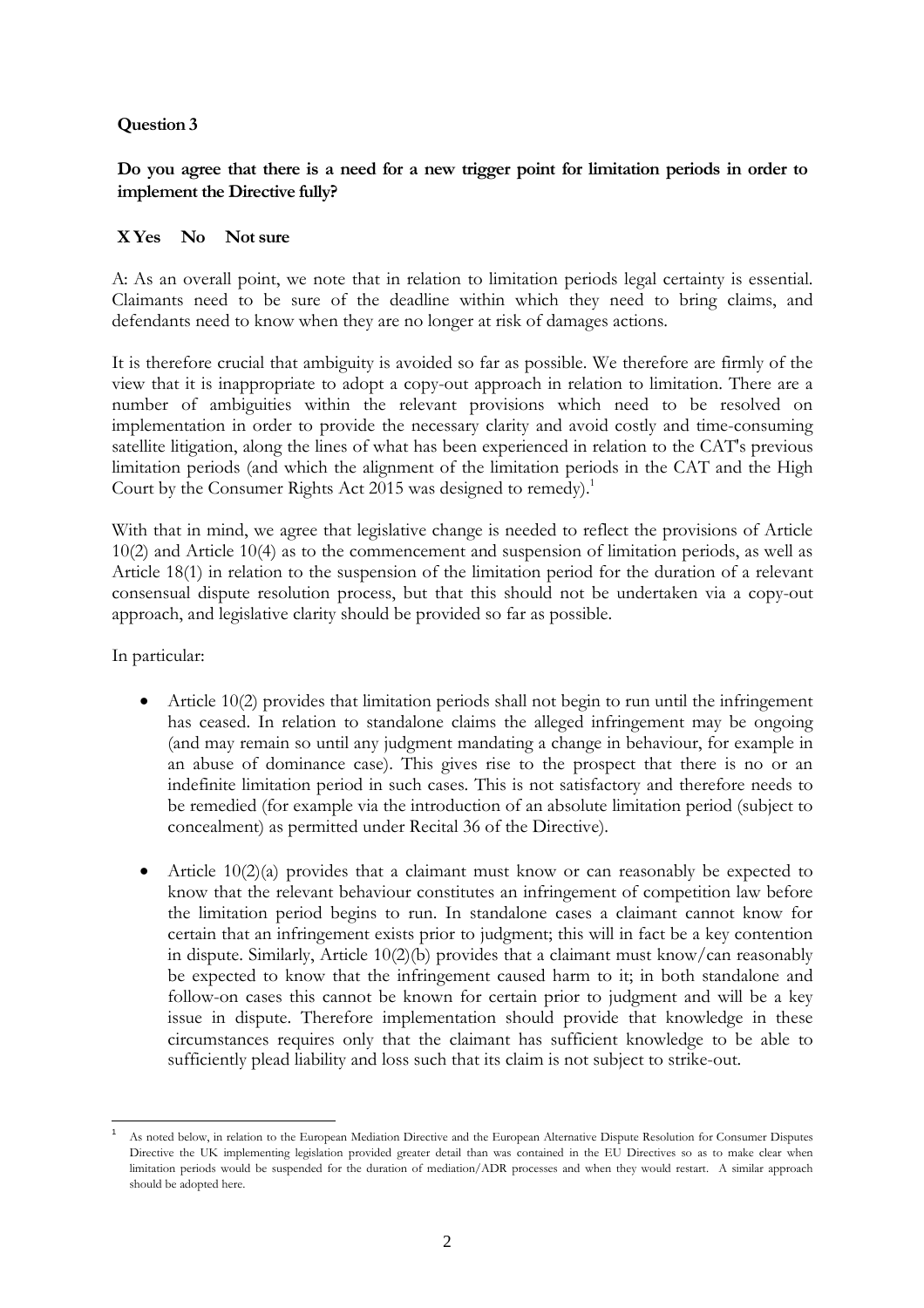- Article 10(4) requires that Member States ensure that the limitation period is suspended if a competition authority takes action, and that this suspension shall end at the earliest one year after the infringement decision has "become final" (i.e. that it "cannot be, or can no longer be, appealed by ordinary means" (Article 2(12)) or the competition authority's proceedings are otherwise terminated. This risks replicating the time consuming and costly preliminary litigation which arose in relation to the previous CAT limitation period, namely whether an appeal on penalty alone should suspend the limitation period and whether an appeal by one addressee suspends the limitation period for all addressees. We therefore believe it is essential that the implementation of this requirement should explicitly resolve these issues (reflecting the judgments of the Court of Appeal and the Supreme Court on the equivalent previous CAT rules).<sup>2</sup>
- It should be provided expressly that the Foreign Limitation Periods Act 1984 continues to apply in competition cases notwithstanding the implementation of the Directive. Again, this will save costly litigation of the kind we currently see in the CAT.
- Finally, as discussed further below, in relation to suspension of the limitation period for the duration of any consensual dispute resolution process under Article 18(1), it needs to be absolutely clear precisely when (and by what means) the limitation period is suspended (for example clarity is required as to whether the limitation period is only suspended by way of written agreement, or evidence of mediation or by some other means), and what event would restart the running of the limitation period after the failure or termination of consensual dispute resolution.

# **Question 4**

# **Do you agree that the start of the limitation period provided for in the Directive should only apply from commencement of the implementation instrument?**

# **X Yes No Not sure**

A: We agree that the new limitation requirements should apply only from commencement of the implementation instrument and to causes of action accruing from that date. It is important that the legislation is very clear what this means in practice, in particular in relation to continuous (alleged) infringements and those which are known (or could reasonably be expected to be known) as at the implementation date.

If either an infringement has allegedly been committed and/or any loss has allegedly arisen prior to commencement, the current limitation rules should apply to the entirety of the claim (including where such loss is alleged to be on-going).

In relation to alleged infringements on-going as at the commencement date and which are known/could reasonably be discovered by the claimant (i.e. where the limitation period has already commenced under the current Limitation Act regime) it should be made clear that claims can only be brought in relation to the preceding 6 year period (i.e. the limitation period cannot be extended 'backwards' to allow a claim to be brought in respect of the whole period in which the continuous breach is alleged to have occurred).

<sup>&</sup>lt;sup>2</sup> BCL Old Co v BASF [2009] EWCA Civ 434, *Deutsche Bahn AG v Morgan Advanced Materials plc* [2014] UKSC 24.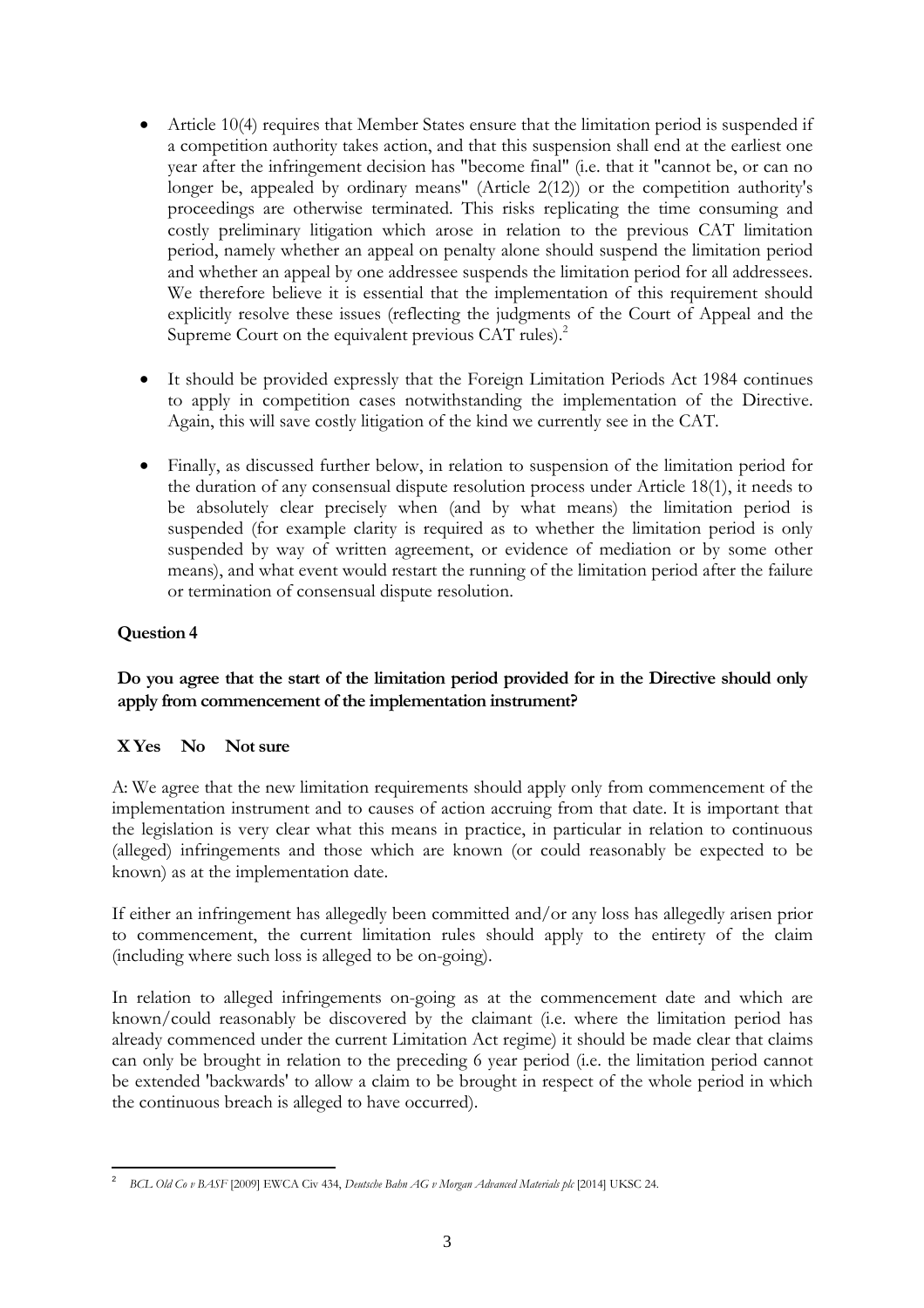## **Question 5**

# **Do you agree that the benefits of implementing the Directive on the October 2016 Common Commencement Date outweigh the costs of early implementation?**

## **Yes X No Not sure**

A: We do not consider that there are any benefits in the Directive being implemented on the October 2016 Common Commencement Date. In fact, we consider that the truncated drafting and consultation process required to achieve implementation of the Directive on that date risks introducing flaws in the implementing text which will increase the costs to business from uncertainty and satellite litigation.

## **Question 6**

**Do you agree that the provisions in paragraphs 7.1 to 7.36 implement effectively the relevant Articles of the Directive? If you do not agree, please explain where you feel UK legislation does not implement the requirements of the Directive.**

**Yes X No Not sure**

## **Comments:**

We have significant concerns about the Government's proposal to achieve implementation by "copying out" all substantive provisions of the Directive including tho0073e parts of the Directive that the law in the UK already provides for. This will unnecessarily introduce new uncertainty in areas where we currently have certainty under existing legal principles. At the very least, a copy-out approach should only be applied in those areas where amendments to the existing legal position are necessary, and in those cases careful consideration must be given to the drafting to minimise potential uncertainty that could arise from the Directive language.

Should the Government adopt its proposed copy-out approach, provision ought to be made for the new law to be interpreted in line with existing case law for issues already addressed in the UK system. A failure to do so will result in unnecessary satellite litigation – with significant delay to the legal process and increased costs for all parties – which will inevitably compromise the competitiveness of the UK as a forum for competition litigation.

## **Implementation date (Consultation paper, paragraphs 7.19 to 7.20)**

We note the statement that the Government believes that there are advantages for business in implementing the Directive on the nearest Common Commencement Date (CCD), in October. The Consultation paper does not articulate what these advantages might be, and we are not sure what advantages early implementation would provide.

We would also question the necessity or appropriateness of achieving implementation in line with a CCD. The Directive is designed to support the litigation and resolution of competition claims. It does not introduce any new regulatory requirements on businesses for which they will need to plan or make necessary adjustments to their business practices to ensure compliance.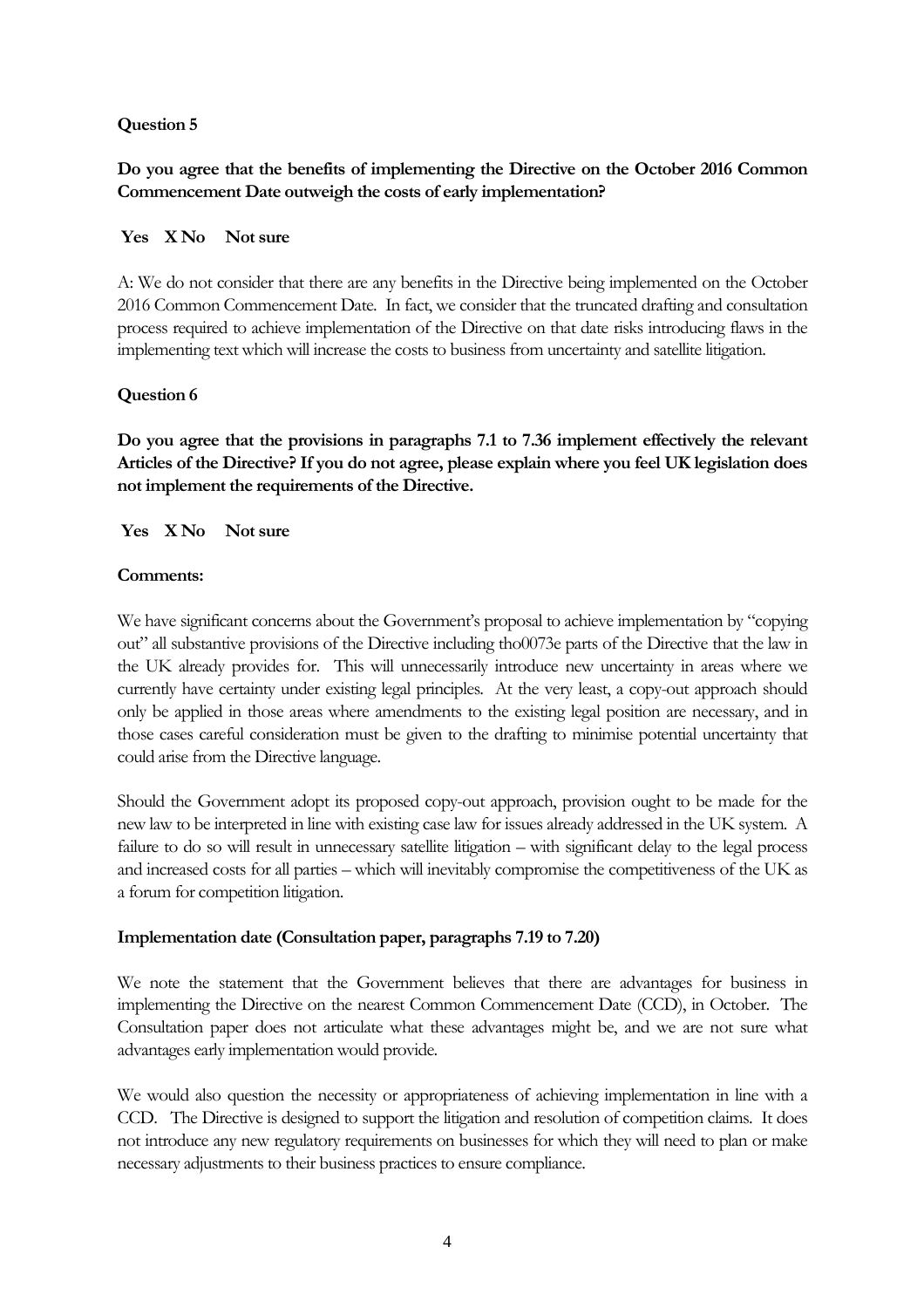In fact, given the wide-ranging and fundamental issues that we have identified in the Government's proposals for implementing the Directive, we consider that it is essential that this legislation is not "rushed through" and that full consideration is given to the consultation responses received. This is all the more so given, as we understand, many other Member States do not intend to implement the Directive significantly in advance of the transposition date of 27 December 2016. In particular, we are concerned about what we understand to be the Government's intention not to consult on the wording of the implementing text. As we have explained below, the Government's intention to "copy out" the provisions of the Directive will create a number of areas of uncertainty about how the courts in the UK are going to interpret the new rules. This is likely to result in satellite litigation which will add further cost and complexity to competition litigation, entirely contrary to the purpose of the Directive.

For this reason, we believe it is essential that the Government takes its time to carefully consider the drafting required to implement the Directive. It is concerning that the Consultation paper does not state that the Government intends to consult on draft legislation, as has occurred (or will occur) in many other Member States. If a broader public consultation on the draft text is not to be undertaken, we would strongly recommend that Government seeks the input of legal experts in this area – including CLLS's expert competition litigation sub-group – to review the draft implementing text before it is finalised.

## **Proposed approach to implementation (Consultation paper, paragraphs 7.21 to 7.23)**

The substantive provisions of the Directive largely mirror the existing UK regime. This means that, in almost all respects, UK law is already compliant with the terms of the Directive. There are some limited exceptions which have been identified in the Consultation Paper, which will require amendment to UK law, however, in the vast majority of cases, no amendments are required.

However, as is stated at paragraph 7.23 of the Consultation Paper, we understand that it is the Government's intention to "copy-out" all of the substantive provisions of the Directive into UK law. This is the case regardless of whether UK law is already compliant with the terms of the Directive. The rationale for this approach is apparently to provide "certainty" for claimants and businesses.

Our view is that, rather than creating certainty, the copy-out approach will give rise to significant new uncertainty for both claimants and defendants about how the courts will interpret the new provisions in the Competition Act and the new procedural rules**.**

For example, as we explain above in relation to limitation periods, there is a problem in merely copyingout the provisions of Article 10(2) in relation to stand alone claims (i.e. claims that are not based on a pre-existing infringement decision). This would result in claimants potentially being able to claim for a period much longer than six years. This runs contrary to the position recently confirmed by the Court of Appeal in **Arcadia Group Brands Limited & ors v. Visa Inc. & ors.**

Similar problems arguably arise in relation to: (i) quantification of damages; (ii) indirect purchaser claims; (iii) passing on; (iv) joint and several liability; and (v) the extent of available disclosure.

Over the past ten years, we have seen many of these issues litigated (on some points, some all of the way to the Supreme Court) at great expense to both claimants and defendants. This process has provided greater certainty for litigants which has made the UK an attractive jurisdiction for damages claims to be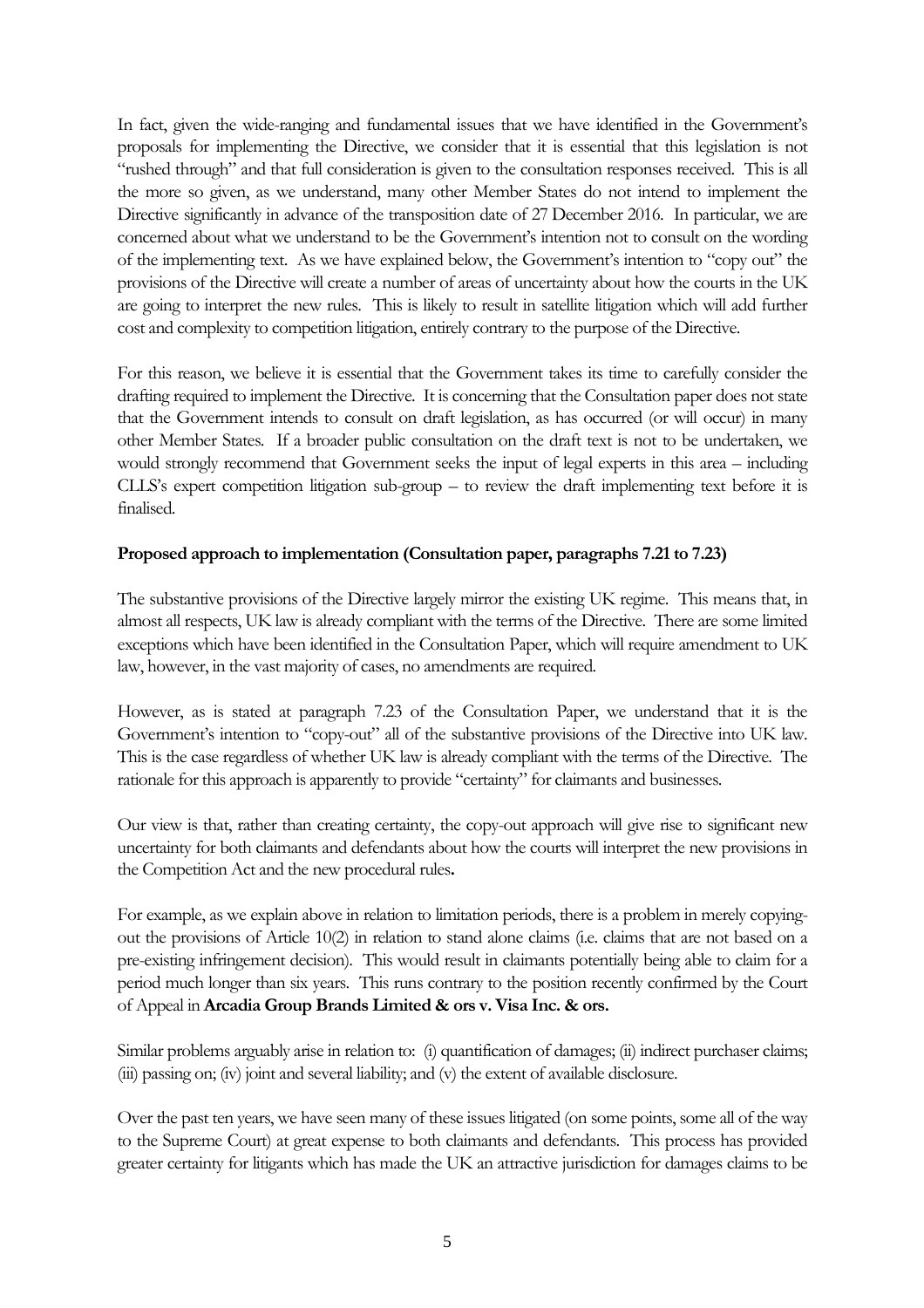brought. Any attempt to copy out the Directive wholesale risks prejudicing this certainty and will inevitably give rise to significant satellite litigation, which risks undermining the attractiveness and competitive advantage that the UK currently enjoys as a preferred forum for competition litigation.

We therefore strongly recommend that the Government only applies a copy-out approach to those provisions of the Directive where amendments to the existing legal position are necessary. Even in these areas, it may not be appropriate to copy the language word-for-word – careful consideration must be given to the drafting to minimise potential uncertainty that could arise from the Directive language.

Should the Government adopt its proposed copy-out approach, provision ought to be made for the new law to be interpreted in line with existing case law for issues already addressed in the UK system. A failure to do so will result in unnecessary satellite litigation with significant delay to the legal process and increased costs for all parties which will inevitably compromise the competitiveness of the UK as a forum for competition litigation. As noted above, to minimise this risk, we believe it is imperative that the Government seeks the input of legal experts in this area, including CLLS's expert competition litigation sub-group to review the draft text.

## **Disclosure and penalties (Consultation paper, paragraphs 7.25 to 7.26)**

We agree that disclosure is a well-established concept in the UK and that the principal change required to implement the Directive is the recognition of absolute protection from inspection for leniency documents. We agree that this can be effected by amending the Civil Procedure Rules (changes to the Competition Appeal Tribunal Rules may also be required) and with the impact statement assessment of cost implications. Changes will also be required to implement Article 6(5) on temporary protection for 'grey-listed' documents.

We note that when making such amendments we consider that BIS should make clear that the protections for leniency documents and settlement submissions extend to quotations from these included in other documents (as provided for within Recital 26 to the Directive).

We note that there have been wider issues around the protection of confidential information, including confidential decisions, produced by regulatory authorities and the timing of disclosure of contemporaneous documents submitted to regulatory authorities in support of leniency applications while investigations remain ongoing.

We agree that it is appropriate to allow the courts to address these matters on a case by case basis in order to arrive at solutions proportionate to the particular facts of any case. However, there have been some instances where an approach inconsistent with the policy position taken by the Commission has been adopted by English courts, for example, ordering inspection of confidential versions of Commission decisions irrespective of the potential to implicate non addressees. It may be helpful to issue guidance to the courts as to the guiding principles on disclosure in competition cases and the weight that might be afforded to the views of regulatory authorities on timing for disclosure where investigations remain open and/or non confidential reasoning is yet to be published.

In addition, we note that at Section 7.23 BIS states that, while many of the disclosure provisions of the Directive are already provided for in the UK, BIS intends to adopt a copy-out approach so that existing UK legislation contains all the relevant provisions of the Directive. We are unsure as to whether BIS intends indeed to copy out all of the Directive's provisions or only to do so where existing UK law does not currently provide for what is required by the Directive.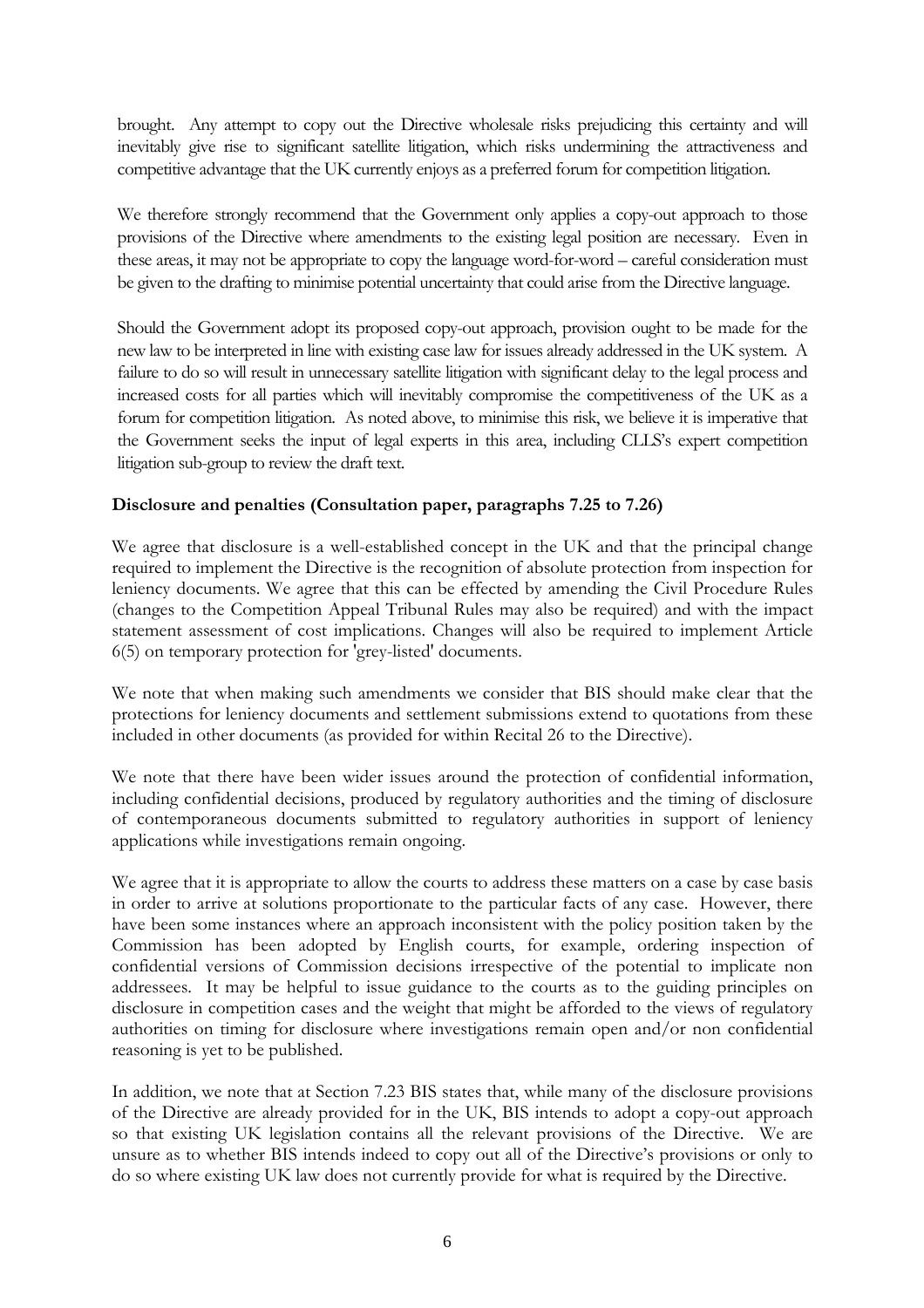As noted in the Consultation document, in relation to some elements the existing disclosure regime in England and Wales goes beyond the requirements of the Directive. Article 5(8) of the Directive makes clear that Member States are permitted to maintain rules that would lead to wider disclosure of evidence. We believe that implementation should not reduce the existing scope of disclosure in competition cases. We therefore consider that a full copy-out approach is inappropriate and unnecessary, and would in fact give rise to disputes about the extent of disclosure in competition cases (in particular where claims concern both competition and noncompetition causes of action).

## **Passing on Defence & Quantification of Damages (Consultation paper, paragraphs 7.27 to 7.30)**

Article 14.1 of the Directive (Indirect Purchasers) provides that the burden of proving "the existence and scope" of passing-on of an overcharge to an indirect purchaser shall rest with the claimant, but Article 14.2 provides that the indirect purchaser "shall be deemed to have proven that a passing-on to that indirect purchaser occurred" when the indirect purchaser has satisfied the conditions in Article 14.2. It is not clear whether the shift of the burden in Article 14.2 relates solely to the "existence" of the passing-on or whether it also goes to "scope", and to what extent the indirect purchaser benefits from the presumption of harm in Article 17.2 once and if the conditions in Article 14.2 are satisfied. In order to avoid satellite litigation, it would be helpful to have legislative clarity as to who bears the burden of demonstrating the "scope" of the infringement in circumstances where the indirect purchaser claimant has satisfied the requirements of Article 14.2.

No mention is made of the manner in which Article 15 (Actions for damages by claimants from different levels in the supply chain) will be implemented into national legislation. Article 15 provides that Member States shall ensure that national courts are able to take account of, among other things, actions for damages and judgments relating to claims that relate to the same infringement, but brought by claimants at different levels in the supply chain. The intention of Article 15 is to avoid multiple liability or the absence of liability for the relevant infringer. The Directive does not provide guidance or a mechanism for this to be achieved and legislative clarification would greatly help in avoiding satellite litigation. For example:

- a) Will findings as to the level of overcharge and/or passing-on in a case at one level in a supply chain be binding in any cases brought by claimants at other levels of the same supply chain or merely have persuasive value?
- b) If such findings are to be binding, does that mean that the customer at one level in the supply chain has standing to intervene in a claim started by a customer at a different level in the same supply chain, in order to influence the finding on overcharge and/or passing on? If such findings are not to be binding, how will the courts avoid the risk of cases at different levels in the same supply chain reaching different conclusions as to the level of overcharge and/or passing on, leading to possible multiple liability or the absence of liability?
- c) Will the same principles apply in relation to so-called "umbrella overcharges"?

In relation to the quantification of damages, we note that you propose to leave it to the courts and the CAT to determine what level of harm can be assumed to have been incurred (under Article 17(2)) and you do not propose to provide a guideline figure as to the level of assumed harm. We agree with this approach. However, on that basis, we are unclear why the publication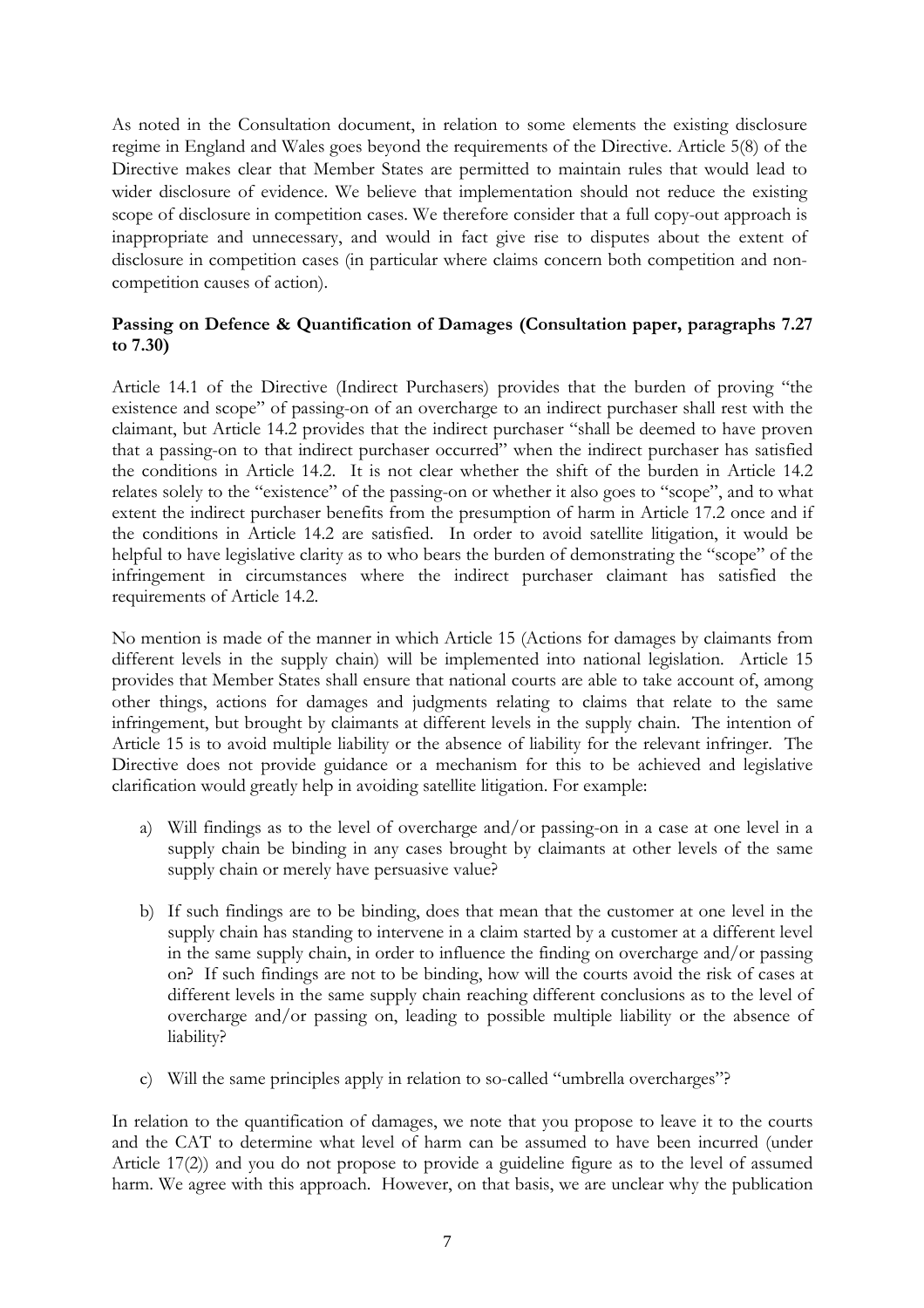of specific guidance for the courts and the CAT on this point will be required. If the usual principles and standards of quantification of damage and loss are to be applied, then there would seem to be limited need for specific guidance to be given. If a different or lower standard is to be applied to calculating assumed loss in competition damages cases (which is not required by the Directive and is in our view unwarranted) then we would suggest that such new standard be made clear in the implementing legislation, rather than in guidance for the courts.

We also consider it unnecessary to provide that the courts and the CAT may estimate the amount of harm caused. As the Consultation indicates, the courts and the CAT can and do already assess loss based on the submissions of the parties and their experts, and use the appropriate methodology for doing so. They can and do make a pragmatic assessment of the degree of certainty to which damages need to be pleaded and proved (as emphasised within Devenish Nutrition v. Sanofi-Aventis).<sup>3</sup>

## **Joint & Several Liability (Consultation paper, paragraphs 7.31 to 7.33)**

In respect of paragraphs 7.31 to 7.33 of Consultation Document, we note that this does not mention the right to contribution as provided for by Article 11(5). If explicitly providing for joint and several liability (although this concept already exists in English law), then this should also deal with contribution. Article 11(5) provides that contribution amounts should be determined in accordance with "relative responsibility for the harm," and that this is a matter for national law (Recital 37). We consider that the implementing instrument should provide that this is to be interpreted in the same manner as the test in s.2(1) Civil Liability (Contribution) Act 1978 (or otherwise provide legislative clarity on the meaning of "relative responsibility for the harm" in this context).

We also note that no mention is made of the manner in which Article 19 of the Directive (Effect of consensual settlements on subsequent actions for damages) will be provided for in domestic legislation. The state of English law on this point has been a subject of much debate and would greatly benefit from legislative clarification.

The Directive does not resolve some of the key outstanding points of uncertainty, in particular:

- a) It is unclear how a settlement involving a purchaser at one level of the supply-chain will affect the rights of purchasers at other levels in the supply chain; and
- b) Again, Article 19(1) of the Directive does not define "the settling co-infringer's share of the harm" (Recital 51 stating that the relative share should be determined "in accordance with the rules otherwise used to determine contributions amongst infringers), which is likely to be a key area of contention when the law is applied. By way of elaboration, it is entirely unclear how the amount of this "share" is to be determined (and how, if at all, the relevant test differs from that in s.2(1) Civil Liability (Contribution) Act 1978), particularly in circumstances where the settling co-infringer will no longer be a party to proceedings. If legislative clarity is not provided (for example that this is to be interpreted in the same way as the test in s.2(1)), there is a substantial risk of satellite litigation (by way of illustration, there is a real danger that remaining parties will be required to

<sup>3</sup> [2007] EWHC 2394 (Ch); [2008] EWCA Civ 1086. We also note that the CAT in *2 Travel Group plc (in Liquidation) v Cardiff City Transport Services Ltd* ([2012] CAT 19) did not adopt the approach of either of the parties' experts to the counterfactual, but instead adopted its own assessment of the counterfactual based on the evidence and argument put to it (noting that this approach involved 're-working calculations done by the experts or adopting an approach which – although it draws on the work of both experts – adopts neither approach completely').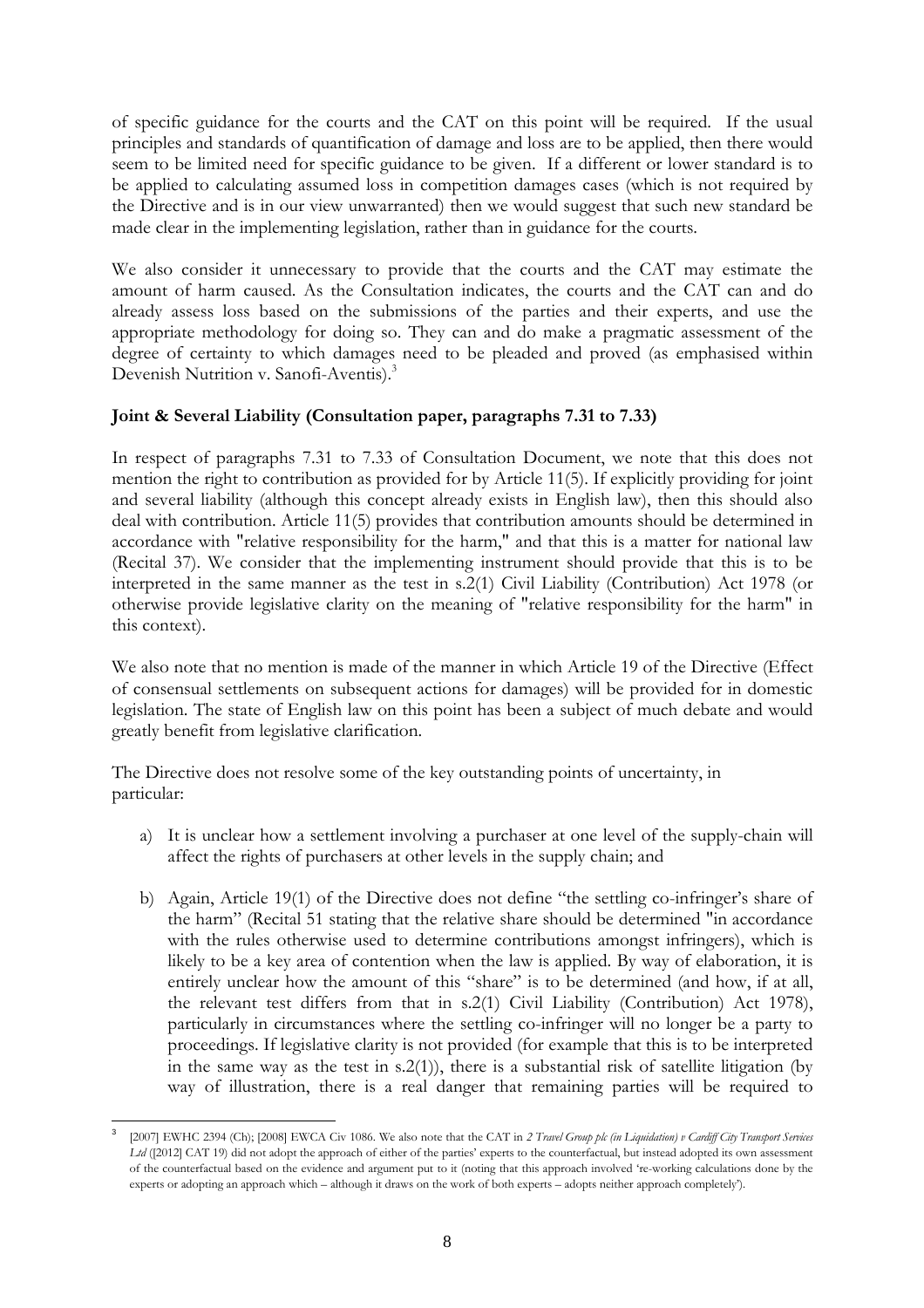undertake economic analyses of the settling co-infringer's affected commerce, overcharge and "umbrella effect" without assistance from the settling co-infringer).

We consider that legislative clarity on these points would greatly reduce the scope for satellite litigation.

## **Consensual dispute resolution (Consultation paper, paragraphs 7.34 to 7.36)**

We note that Article 8 of the European Mediation Directive (Directive 2008/52/EC) already made explicit the need for national rules on limitation not to impact on the ability of parties to go to court or to arbitration if their mediation attempt fails. A statutory instrument was passed in the UK to implement this provision of the European Mediation Directive, which made amendments to primary and secondary legislation (including the Limitation Act 1980, the Foreign Limitation Periods Act 1984 and the Prescription Act 1832) to exclude time spent mediating in computing time limits that expire while a relevant mediation is ongoing (in the case of cross-border disputes). Similarly, a statutory instrument was passed in the UK to implement the European Alternative Dispute Resolution for Consumer Disputes Directive (Directive  $2013/11/EU$ , which had the effect of extending the standard 6 year limitation period for bringing court proceedings (in disputes covered by the ADR Directive) by a period of 8 weeks in cases where ADR is ongoing at the expiry of the 6 year period (mirroring an amendment previously made to implement a similar provision in the European Mediation Directive). In both cases, the UK's implementing legislation provided greater detail than was contained in the EU directives so as to make clear when limitation periods would be suspended and when they would restart.

The Directive will also need to be specifically implemented. Further, the provisions in the Directive on the suspension of the limitation period will also need clarification in order to reduce the potential for satellite litigation.

We consider that changes should be made to national legislation so that it is absolutely clear precisely when (and by what means) a limitation period is suspended in the context of a consensual dispute resolution process (for example clarity is required as to whether the limitation period is only suspended by way of written agreement, or evidence of mediation or by some other means). Similarly, we consider that it is essential to identify in national legislation the events that would restart the running of the limitation period after the failure or termination of consensual dispute resolution.

It would also be sensible to define the concept of consensual dispute resolution explicitly in the implementing legislation so as to avoid any doubt as to what constitutes this form of dispute resolution.

## **Conclusion**

We have significant concerns about the Government's proposal to achieve implementation by merely "copying-out" all substantive provisions of the Directive including those parts of the Directive that the law in the UK already provides for.

This approach is likely to create new uncertainty in areas where there are currently none under existing legal principles. We would direct your attention above to the areas where we believe it is essential that the implementation of the Directive requires a more careful and comprehensive approach.